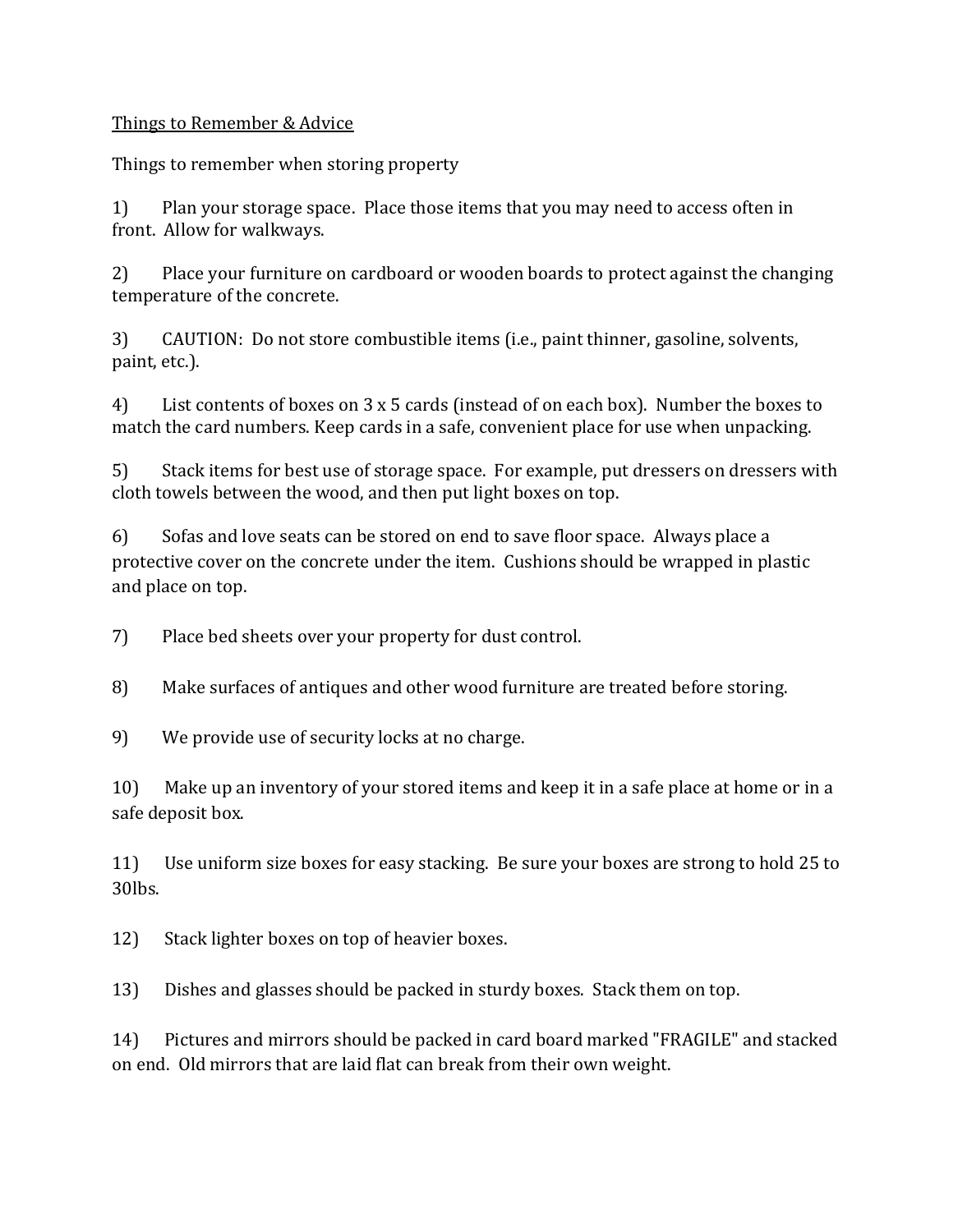15) Tables having removable legs can be "broken down" to save space. They can even be bubble wrapped.

16) If you stand mattresses on their side, "prop" them up so they stand straight up. A leaning mattress might bend out of shape and become lumpy. It is best to store mattresses on top of a level stack of boxes or furniture.

17) Do not store perishable items (flour, potatoes, candy....). If you do, store in air tight containers.

18) Wrap stringed instruments in one or two blankets to insulate and protect; also loosen the strings.

19) Shovels, hoes, rakes, and hoses can be stored together in empty trash cans. Stack extra cans inside one another.

20) Larger appliances make excellent "packing cases" for blankets, towels, table cloths and clothes.

21) Furniture with drawers can be utilized as storage places for pictures, knickknacks, china, silverware, small items, etc. Wrap them in table cloths, towels or blankets to prevent breakage.

## **Siler City Self Storage**

Storage Unit Pricing Sheet

| Unit<br>Size    | 5x5  | $10 \times 5$ | $5 \times 10$ |      | $\vert$ 7 x 10 $\vert$ 10 x 10 $\vert$ 10 x 13 $\vert$ 10 x 15 $\vert$ 10 x 20 $\vert$ 10 x 25 $\vert$ 10 x 30 |      |      |       |       |       |
|-----------------|------|---------------|---------------|------|----------------------------------------------------------------------------------------------------------------|------|------|-------|-------|-------|
| Monthly<br>Rate | \$36 | \$38          | \$49          | \$59 | \$69                                                                                                           | \$85 | \$97 | \$134 | \$148 | \$168 |

Climate Control Storage Unit Pricing Sheet

| Unit<br><b>Size</b> | 5x10 | $10 \times 10$ | $10 \times 15$ | $10 \times 20$ |
|---------------------|------|----------------|----------------|----------------|
| Monthly             | \$74 | \$109          | \$147          | \$174          |